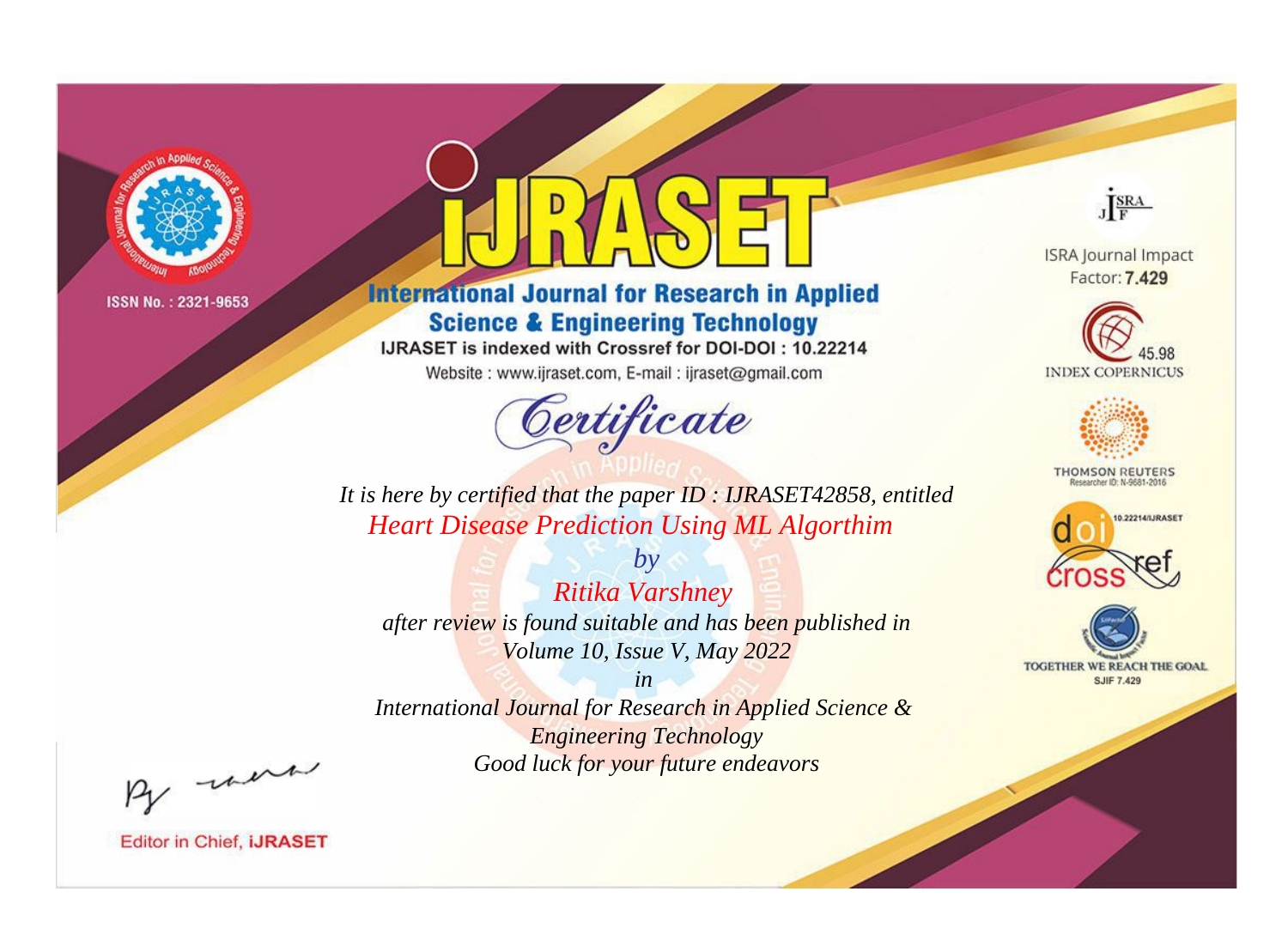

# **International Journal for Research in Applied Science & Engineering Technology**

IJRASET is indexed with Crossref for DOI-DOI: 10.22214

Website: www.ijraset.com, E-mail: ijraset@gmail.com



JERA

**ISRA Journal Impact** Factor: 7.429





**THOMSON REUTERS** 



TOGETHER WE REACH THE GOAL **SJIF 7.429** 

*It is here by certified that the paper ID : IJRASET42858, entitled Heart Disease Prediction Using ML Algorthim*

*by Himanshi Chaudhary after review is found suitable and has been published in Volume 10, Issue V, May 2022*

*in International Journal for Research in Applied Science &* 

*Engineering Technology Good luck for your future endeavors*

By morn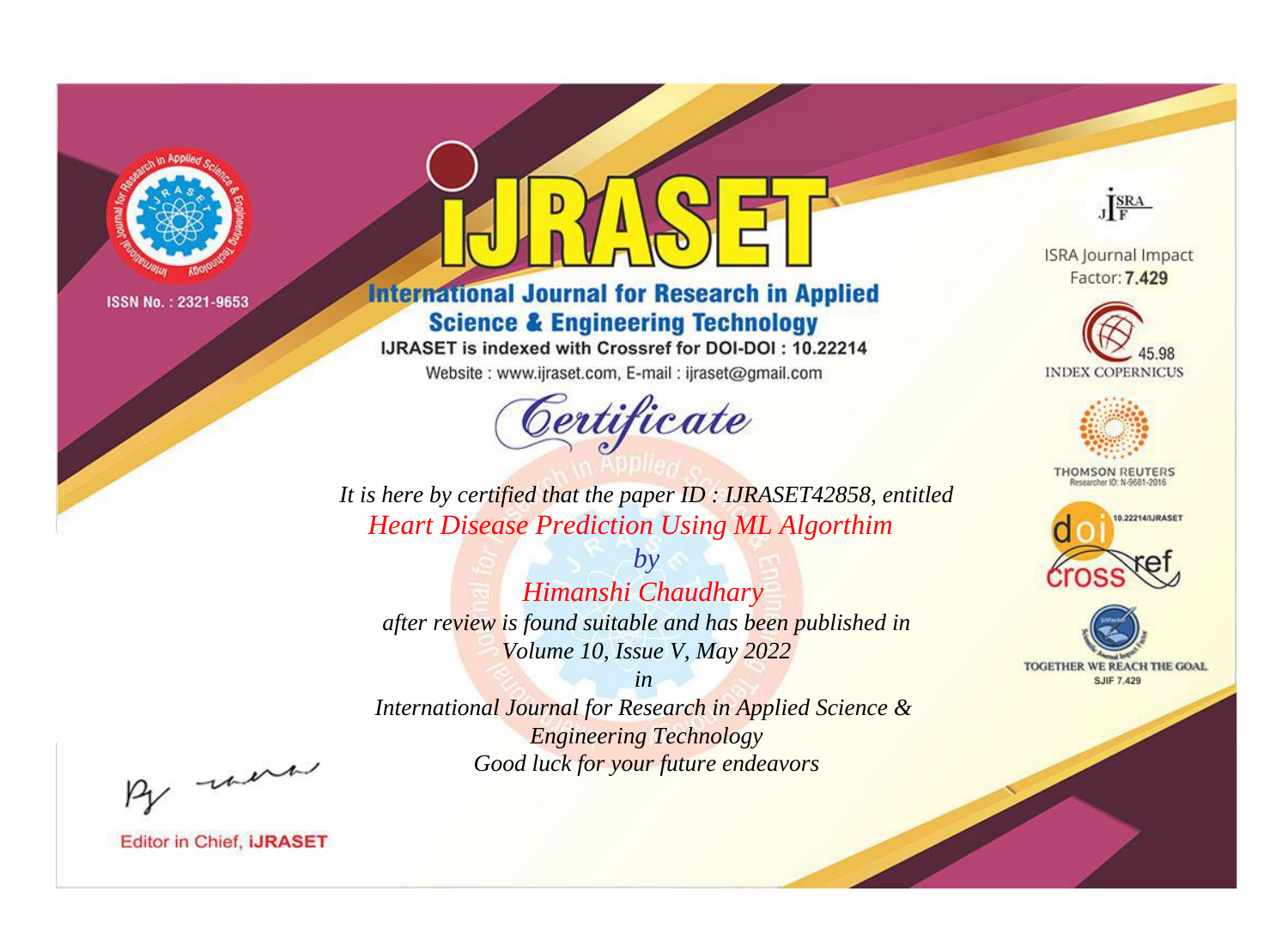

# **International Journal for Research in Applied Science & Engineering Technology**

IJRASET is indexed with Crossref for DOI-DOI: 10.22214

Website: www.ijraset.com, E-mail: ijraset@gmail.com



JERA

**ISRA Journal Impact** Factor: 7.429





**THOMSON REUTERS** 



TOGETHER WE REACH THE GOAL **SJIF 7.429** 

*It is here by certified that the paper ID : IJRASET42858, entitled Heart Disease Prediction Using ML Algorthim*

*by Mansi Bansal after review is found suitable and has been published in Volume 10, Issue V, May 2022*

*in* 

*International Journal for Research in Applied Science & Engineering Technology Good luck for your future endeavors*

By morn